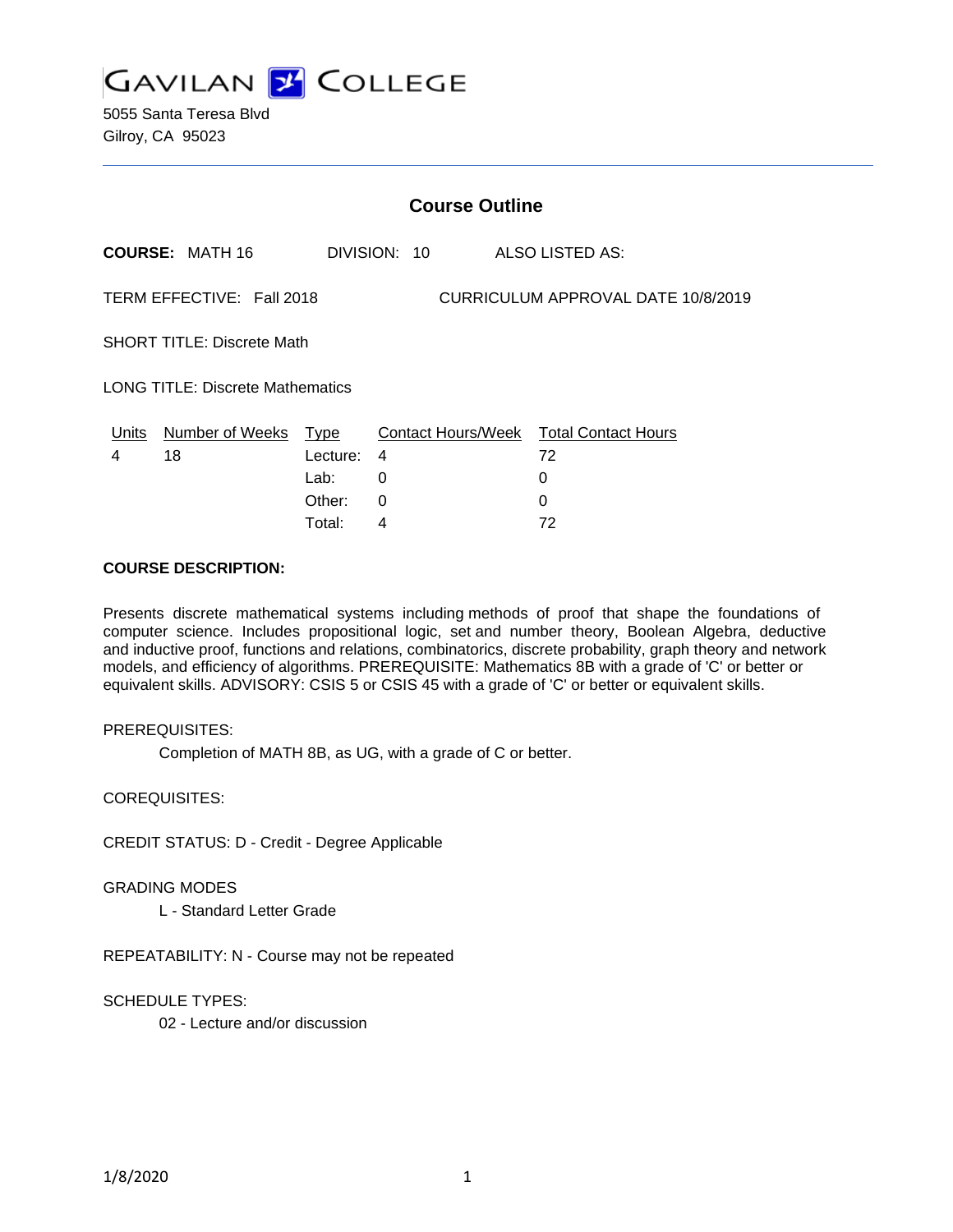## **STUDENT LEARNING OUTCOMES:**

1. Evaluate the truth and falsity of mathematical statements employing deductive and inductive proof techniques.

Measure of assessment Homework, quiz, exam, project. Year assessed, or planned year of assessment 2019, Fall

2. Analyze the relationships among counting techniques (combinatorics), discrete probability, sets, Boolean algebra, and propositional logic.

Measure of assessment

Homework, quiz, exam, project.

Year assessed, or planned year of assessment

2019, Fall

3. Evaluate graphs, trees, and networks in terms of efficiency, redundancy, and similarity.

Measure of assessment

Homework, quiz, exam, project.

Year assessed, or planned year of assessment 2019, Fall

# **CONTENT, STUDENT PERFORMANCE OBJECTIVES, OUT-OF-CLASS ASSIGNMENTS**

Curriculum Approval Date 10/8/2019

1. HOURS: 8

Logic and Proof: Logical form and equivalence, conditional statements, logical implication, valid and invalid arguments, predicates and quantified statements, arguments with quantified statements.

Performance Objectives: Construct statements and nonstatements, compound statements, apply DeMorgan's Laws. Set up truth tables, logical equivalences and tautologies. Use variations of IF and contrapositive statements.

Out-of-Class Assignments: Students will complete homework assignments which require them to explain, apply, and explore concepts taught in class.

2. HOURS: 8

Number theory and methods of proof: Direct proof and counterexamples, argument by contradiction and contraposition, rational numbers, divisibility, floor/ceiling, algorithm applications.

Performance Objectives: Construct proofs and counter examples. Apply the principles of mathematical induction, direct and indirect deductive methods of proof to explore integers, rationals, and real numbers, and their relationship.

Out-of-Class Assignments: Students will complete homework assignments which require them to explain, apply, and explore concepts taught in class.

3. HOURS: 8

Sequences and mathematical induction: Types and uses of sequences, mathematical induction on sequences, divisibility and proof in inequalities, strong mathematical induction and the Well-Ordering Principle, correctness of algorithms.

Performance Objectives: Use the properties of sequences. Use mathematical induction for proving theories. Use the Well-Ordering Principle for proofs.

Out-of-Class Assignments: Students will complete homework assignments which require them to explain, apply, and explore concepts taught in class.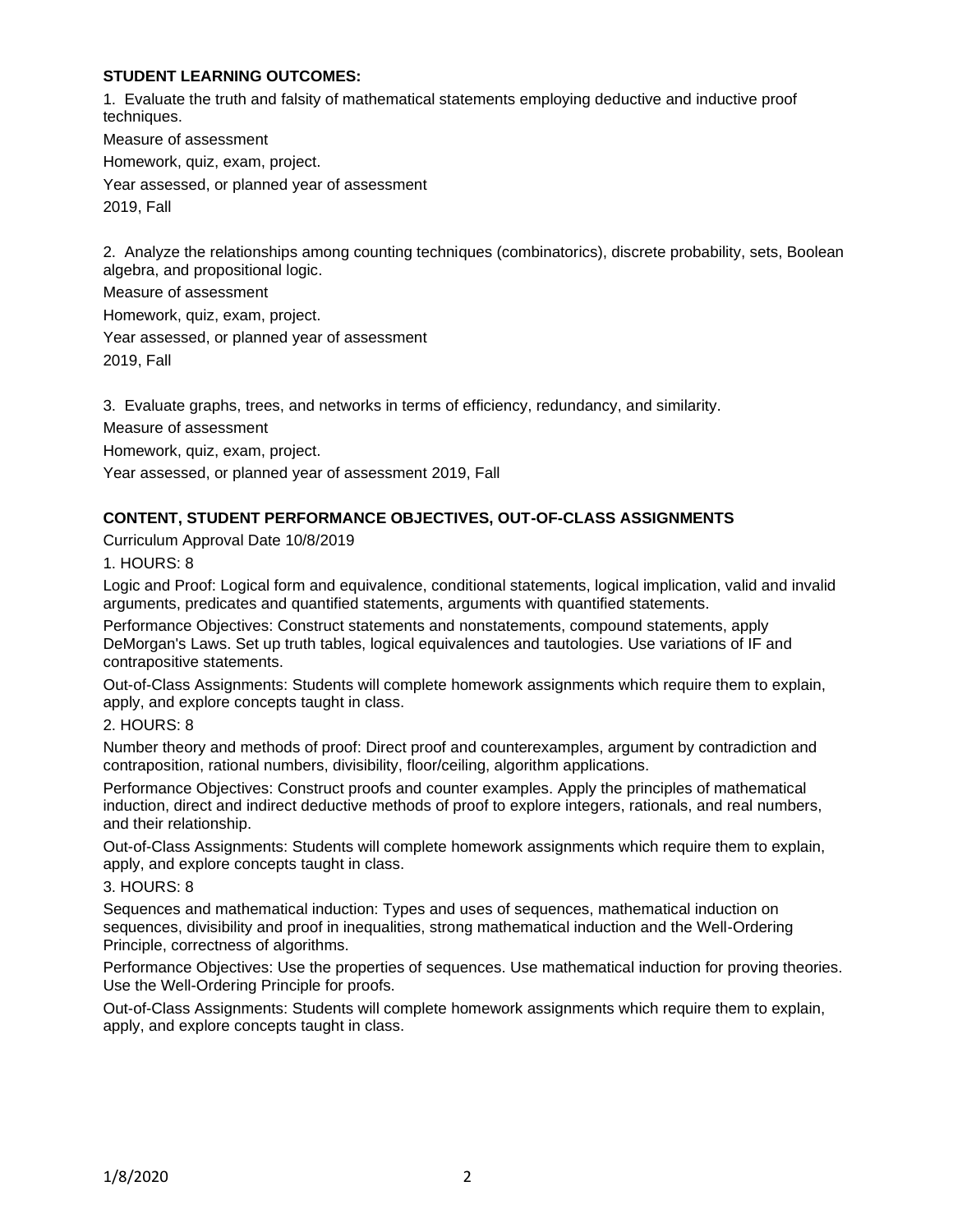## 4. HOURS: 8

Set theory and Boolean Algebra: Basic definitions and properties of set theory, countable and uncountable sets; the empty set, partitions, and power sets; Boolean Algebra; Russell's Paradox.

Performance Objectives: Use set operations and set proofs. Use empty sets, partitions, and power sets for proofs. Illustrate functional similarities of set theory, discrete probability, propositional logic, Boolean algebra, and digital circuits.

Out-of-Class Assignments: Students will complete homework assignments which require them to explain, apply, and explore concepts taught in class.

## 5. HOURS: 8

Counting and Probability: Counting, possibility trees and the product rule, principle of inclusion and exclusion, counting elements of disjoint sets, counting subsets of a set, combinations/permutations, Pigeonhole Principle, Pascal's Triangle, Binomial Theorem, probability axioms, expected value, conditional probability, Bayes' Theorem, Independence, Chebyshev's Inequality.

Performance Objectives: Use the rules for counting in solving problems. Use the product rule to determine

counts. Use the addition rule for disjoint sets and combination rule for subsets. Identify and solve discrete probability and combinatorial problems.

Out-of-Class Assignments: Students will complete homework assignments which require them to explain, apply, and explore concepts taught in class.

## 6. HOURS: 8

Functions: Functions defined on general sets, finite differences, finite-state automata, one-to-one and onto, inverse functions, composition of functions.

Performance Objectives: Use the rules of finite-state automata to solve problems. Use the one-to-one and onto properties to solve problems. Use composition with functions.

Out-of-Class Assignments: Students will complete homework assignments which require them to explain, apply, and explore concepts taught in class.

## 7. HOURS: 4

Recursion: Recursively defined sequences, Stirling numbers, solving recurrence relations by iterations.

Performance Objectives: Use recurrence relations to solve problems. Use iteration to solve recurrence problems. Provide recursive, iterative and explicit solutions to discrete mathematical problems.

Out-of-Class Assignments: Students will complete homework assignments which require them to explain, apply, and explore concepts taught in class.

## 8. HOURS: 4

Relations: Relations on sets; reflexivity, symmetry, and transitivity; equivalence and partial order relations.

Performance Objectives: Use relation theorems on sets and subsets to solve problems. Use reflexivity, symmetry, and transitivity to solve problems. Identify and solve recurrence relations including equivalence relations and partial orderings.

Out-of-Class Assignments: Students will complete homework assignments which require them to explain, apply, and explore concepts taught in class.

#### 9. HOURS: 8

Graphs and Trees: Graphs, Eulerian and Hamiltonian paths and circuits, chromatic and planar graphs, matrix representation of graphs, isomorphism, trees and spanning trees.

Performance Objectives: Use graphs, trees, paths and circuits to solve problems. Create and search Eulerian and Hamiltonian graphs. Create and manipulate trees and spanning trees to find their minimized forms. Apply graph theory and principles of combinatorial analysis to network models.

Out-of-Class Assignments: Students will complete homework assignments which require them to explain, apply, and explore concepts taught in class.

#### 10. HOURS: 8

Efficiency of Algorithms: Real-valued, exponential, and logarithmic functions; Big-O, big-Omega, and big-Theta notation of real-valued functions.

Performance Objectives: Compare the efficiency of common sorting and searching algorithms in terms of big-O, big-Omega, and big-Theta notation. Use real-valued, exponential, and logarithmic functions to graph values.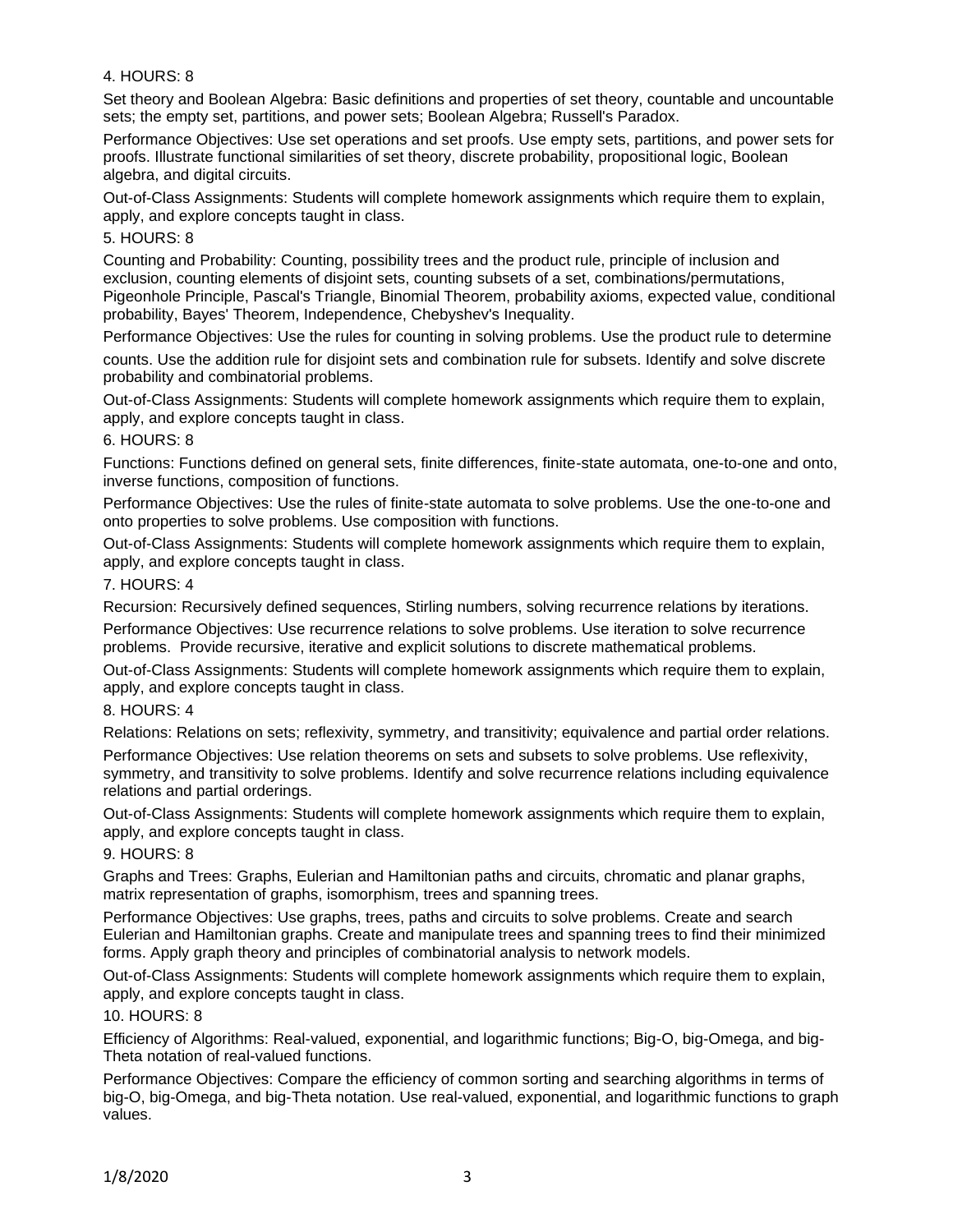Out-of-Class Assignments: Students will complete homework assignments which require them to explain, apply, and explore concepts taught in class.

HOURS: 2 Final exam.

## **METHODS OF INSTRUCTION:**

Instruction will follow a standard lecture/discussion format. Extensive homework will be assigned in order to assure mastery of the concepts covered in class. Students will also be required to utilize technology to enhance their understanding of the material. Students will be given opportunities to work together on problems given in class and group projects.

## **OUT OF CLASS ASSIGNMENTS:**

Required Outside Hours: 144

Assignment Description: 1. Regularly assigned homework that requires students to analyze and study pertinent text material, solved examples and lecture notes.

2. Regularly assigned homework that requires students to apply the principles and skills covered in class by solving related problems.

## **METHODS OF EVALUATION:**

Writing assignments Percent of total grade: 10.00 % Out-of-class projects. Problem-solving assignments Percent of total grade: 10.00 % Out-of-class projects. Objective examinations Percent of total grade: 80.00 % In-class written exams.

#### **REPRESENTATIVE TEXTBOOKS:**

Susanna Epp. Discrete Mathematics with Applications. Brooks/Cole,2019. ISBN: ISBN-13: 978-1337694193 ISBN-10: 1337694193 Reading Level of Text, Grade: 12 Verified by: Jennifer Nari Recommended Representative Textbooks Kenneth Rosen. Discrete Mathematics and Its Applications. McGraw-Hill,2011. ISBN: ISBN-10: 0073383090 ISBN-13: 978-0073383095 Reading Level of Text, Grade: 12 Verified by: Jennifer Nari